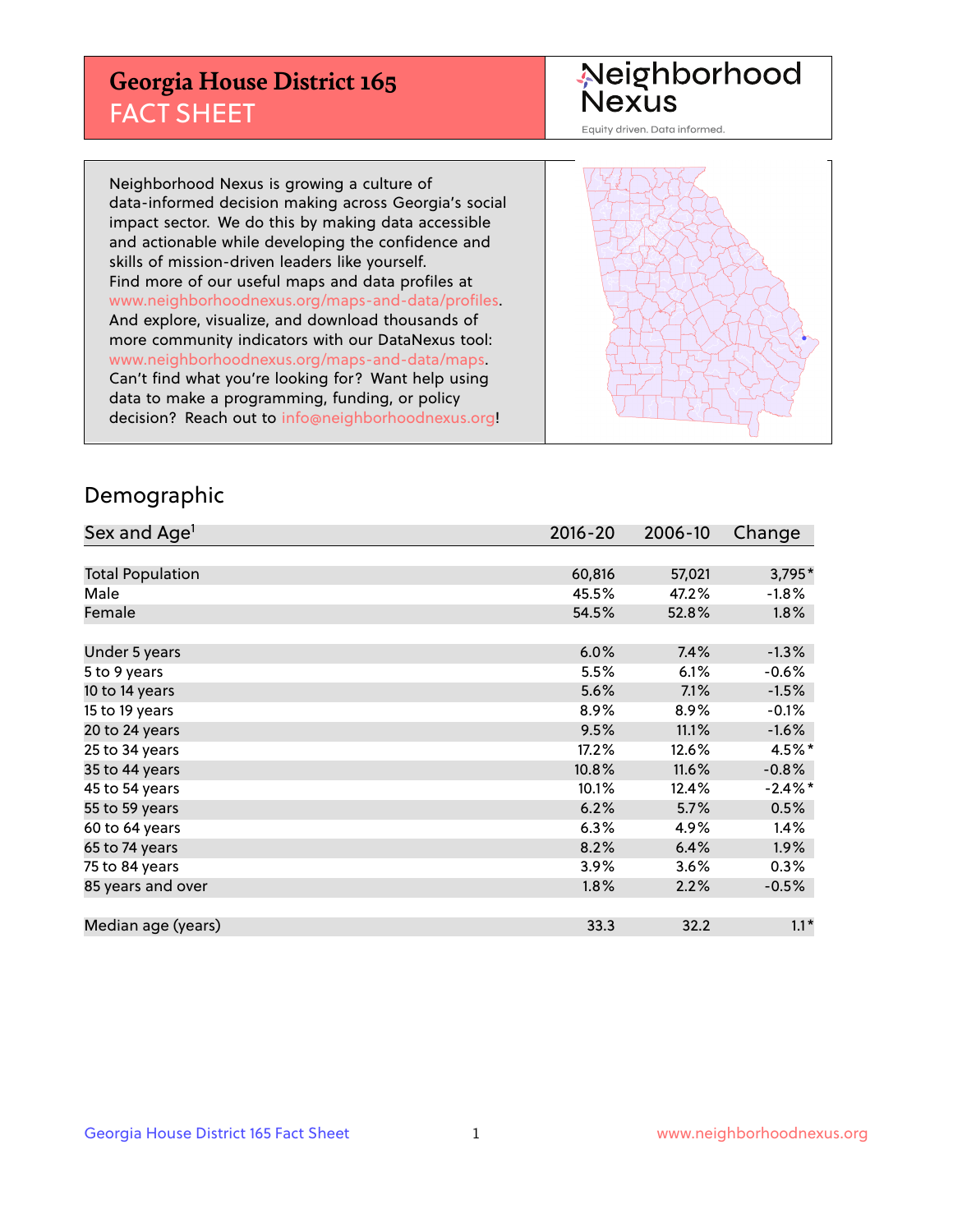## Demographic, continued...

| Race <sup>2</sup>                                            | $2016 - 20$ | 2006-10 | Change     |
|--------------------------------------------------------------|-------------|---------|------------|
| <b>Total population</b>                                      | 60,816      | 57,021  | 3,795*     |
| One race                                                     | 96.8%       | 99.0%   | $-2.3\%$ * |
| White                                                        | 31.7%       | 32.5%   | $-0.8%$    |
| <b>Black or African American</b>                             | 62.2%       | 64.1%   | $-1.9%$    |
| American Indian and Alaska Native                            | 0.2%        | 0.1%    | 0.1%       |
| Asian                                                        | 1.6%        | 1.6%    | 0.0%       |
| Native Hawaiian and Other Pacific Islander                   | 0.1%        | 0.0%    | 0.1%       |
| Some other race                                              | 0.9%        | 0.7%    | 0.2%       |
| Two or more races                                            | 3.2%        | 1.0%    | $2.3\%$ *  |
| Race alone or in combination with other race(s) <sup>3</sup> | $2016 - 20$ | 2006-10 | Change     |
|                                                              |             |         |            |
| Total population                                             | 60,816      | 57,021  | $3,795*$   |
| White                                                        | 34.6%       | 33.2%   | 1.3%       |
| <b>Black or African American</b>                             | 63.8%       | 64.6%   | $-0.8%$    |
| American Indian and Alaska Native                            | 0.8%        | 0.4%    | 0.4%       |
| Asian                                                        | 2.1%        | 1.8%    | 0.3%       |
| Native Hawaiian and Other Pacific Islander                   | 0.2%        | 0.1%    | 0.1%       |
| Some other race                                              | 2.0%        | 1.0%    | 1.0%       |
|                                                              |             |         |            |
| Hispanic or Latino and Race <sup>4</sup>                     | $2016 - 20$ | 2006-10 | Change     |
| Total population                                             | 60,816      | 57,021  | 3,795*     |
| Hispanic or Latino (of any race)                             | 3.7%        | 2.4%    | 1.3%       |
| Not Hispanic or Latino                                       | 96.3%       | 97.6%   | $-1.3\%$ * |
| White alone                                                  |             |         |            |
|                                                              | 30.2%       | 31.3%   | $-1.1%$    |
| Black or African American alone                              | 61.7%       | 63.9%   | $-2.2%$    |
| American Indian and Alaska Native alone                      | 0.2%        | 0.1%    | 0.1%       |
| Asian alone                                                  | 1.6%        | 1.5%    | 0.1%       |
| Native Hawaiian and Other Pacific Islander alone             | 0.1%        | 0.0%    | 0.1%       |
| Some other race alone                                        | 0.3%        | 0.1%    | 0.3%       |
| Two or more races                                            | 2.3%        | 0.8%    | $1.5%$ *   |
| U.S. Citizenship Status <sup>5</sup>                         | $2016 - 20$ | 2006-10 | Change     |
|                                                              |             |         |            |
| Foreign-born population                                      | 2,404       | 1,927   | 477        |
| Naturalized U.S. citizen                                     | 40.3%       | 40.5%   | $-0.2%$    |
| Not a U.S. citizen                                           | 59.7%       | 59.5%   | 0.2%       |
| Citizen, Voting Age Population <sup>6</sup>                  | $2016 - 20$ | 2006-10 | Change     |
|                                                              |             |         |            |
| Citizen, 18 and over population                              | 47,080      | 41,911  | $5,169*$   |
| Male                                                         | 44.4%       | 45.1%   | $-0.7%$    |
| Female                                                       | 55.6%       | 54.9%   | 0.7%       |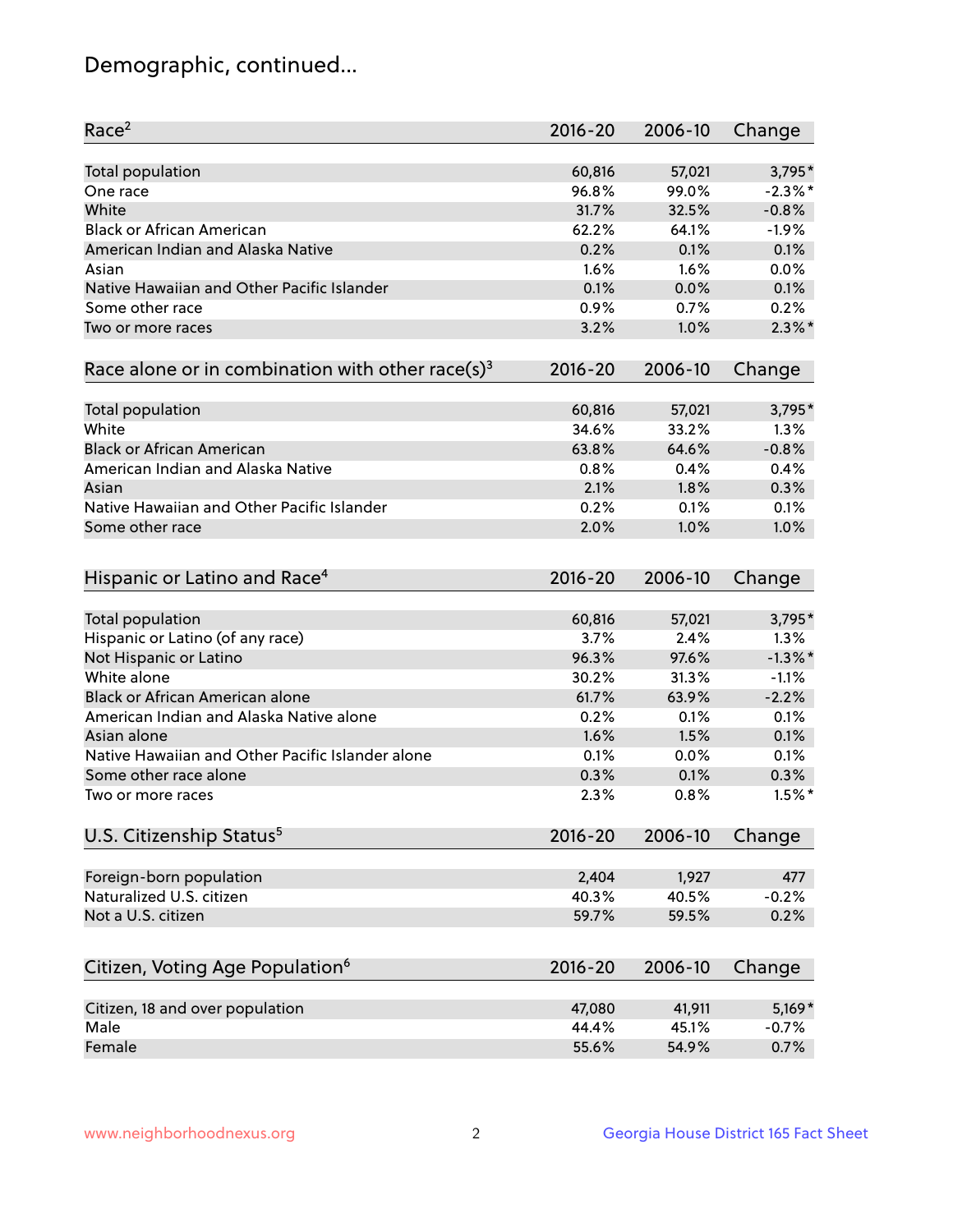#### Economic

| Income <sup>7</sup>                                 | 2016-20  | 2006-10 | Change     |
|-----------------------------------------------------|----------|---------|------------|
|                                                     |          |         |            |
| All households                                      | 21,352   | 20,821  | 531        |
| Less than \$10,000                                  | $9.7\%$  | 14.5%   | $-4.9%$ *  |
| \$10,000 to \$14,999                                | 6.5%     | 9.5%    | $-3.0\%$ * |
| \$15,000 to \$24,999                                | 13.2%    | 16.2%   | $-3.0%$    |
| \$25,000 to \$34,999                                | 11.2%    | 15.1%   | $-3.9%$ *  |
| \$35,000 to \$49,999                                | $15.8\%$ | 13.8%   | 2.0%       |
| \$50,000 to \$74,999                                | 17.7%    | 14.7%   | 3.0%       |
| \$75,000 to \$99,999                                | 10.0%    | 7.4%    | $2.7\%$ *  |
| \$100,000 to \$149,999                              | 10.0%    | 5.7%    | 4.3%*      |
| \$150,000 to \$199,999                              | 2.6%     | 1.6%    | 1.0%       |
| \$200,000 or more                                   | 3.3%     | 1.5%    | 1.8%       |
| Median household income (dollars)                   | 43,240   | 31,223  | 12,017*    |
| Mean household income (dollars)                     | 62,932   | 45,563  | 17,369*    |
| With earnings                                       | 78.2%    | 75.7%   | 2.5%       |
| Mean earnings (dollars)                             | 60,308   | 46,893  | 13,415*    |
| <b>With Social Security</b>                         | 34.6%    | 28.1%   | $6.5%$ *   |
| Mean Social Security income (dollars)               | 16,772   | 13,246  | 3,526*     |
| With retirement income                              | 18.2%    | 14.9%   | $3.3\%$ *  |
| Mean retirement income (dollars)                    | 29,528   | 19,792  | 9,736*     |
| With Supplemental Security Income                   | 8.1%     | 6.3%    | 1.7%       |
| Mean Supplemental Security Income (dollars)         | 9,735    | 6,729   | 3,007      |
| With cash public assistance income                  | 1.5%     | 2.9%    | $-1.4%$    |
| Mean cash public assistance income (dollars)        | 704      | 3,917   | $-3,213$   |
| With Food Stamp/SNAP benefits in the past 12 months | 21.8%    | 12.1%   | $9.7\%$ *  |
|                                                     |          |         |            |
| Families                                            | 12,508   | 12,863  | $-354$     |
| Less than \$10,000                                  | 8.3%     | 10.8%   | $-2.5%$    |
| \$10,000 to \$14,999                                | 4.0%     | 7.3%    | $-3.3%$    |
| \$15,000 to \$24,999                                | 12.2%    | 14.7%   | $-2.5%$    |
| \$25,000 to \$34,999                                | 11.1%    | 14.8%   | $-3.7%$    |
| \$35,000 to \$49,999                                | 16.4%    | 14.1%   | 2.3%       |
| \$50,000 to \$74,999                                | 17.9%    | 16.7%   | 1.3%       |
| \$75,000 to \$99,999                                | 11.1%    | 9.5%    | 1.6%       |
| \$100,000 to \$149,999                              | 12.7%    | $7.6\%$ | 5.1%       |
| \$150,000 to \$199,999                              | 2.7%     | 2.4%    | 0.3%       |
| \$200,000 or more                                   | 3.5%     | 2.2%    | 1.4%       |
| Median family income (dollars)                      | 48,048   | 37,918  | 10,129*    |
| Mean family income (dollars)                        | 70,062   | 53,992  | 16,069*    |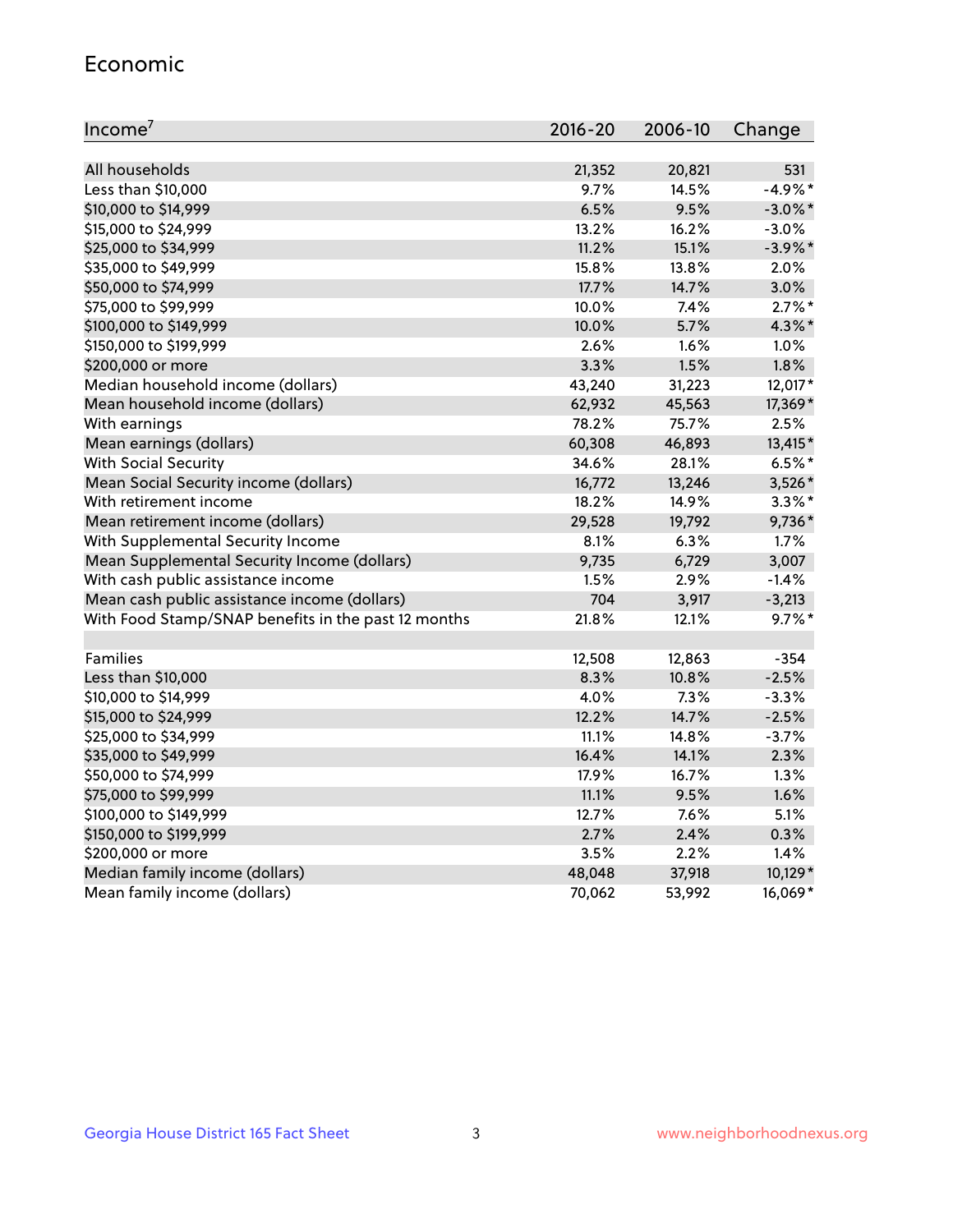## Economic, continued...

| Income, continued <sup>8</sup>                           | $2016 - 20$ | 2006-10 | Change      |
|----------------------------------------------------------|-------------|---------|-------------|
|                                                          |             |         |             |
| Nonfamily households                                     | 8,843       | 7,958   | 885*        |
| Median nonfamily income (dollars)                        | 32,694      | 22,937  | $9,757*$    |
| Mean nonfamily income (dollars)                          | 49,740      | 30,659  | 19,081*     |
| Median earnings for workers (dollars)                    | 23,877      | 21,679  | $2,198*$    |
| Median earnings for male full-time, year-round workers   | 41,637      | 35,863  | $5,774*$    |
| (dollars)                                                |             |         |             |
| Median earnings for female full-time, year-round workers | 34,793      | 27,270  | 7,523*      |
| (dollars)                                                |             |         |             |
|                                                          |             |         |             |
| Per capita income (dollars)                              | 24,396      | 17,702  | $6,693*$    |
|                                                          |             |         |             |
| Families and People Below Poverty Level <sup>9</sup>     | 2016-20     | 2006-10 | Change      |
|                                                          |             |         |             |
| <b>All families</b>                                      | 18.1%       | 21.6%   | $-3.5%$     |
| With related children under 18 years                     | 29.7%       | 32.2%   | $-2.5%$     |
| With related children under 5 years only                 | 16.4%       | 26.0%   | $-9.6%$     |
| Married couple families                                  | 9.0%        | 6.5%    | 2.4%        |
| With related children under 18 years                     | 11.5%       | 5.8%    | 5.7%        |
| With related children under 5 years only                 | 5.7%        | 5.5%    | 0.2%        |
| Families with female householder, no husband present     | 29.6%       | 41.0%   | $-11.4\%$ * |
| With related children under 18 years                     | 41.6%       | 50.0%   | $-8.4%$     |
| With related children under 5 years only                 | 27.3%       | 50.2%   | $-23.0%$    |
|                                                          |             |         |             |
| All people                                               | 22.9%       | 26.6%   | $-3.8\%$ *  |
| Under 18 years                                           | 35.6%       | 38.9%   | $-3.3%$     |
| Related children under 18 years                          | 35.6%       | 38.8%   | $-3.3%$     |
| Related children under 5 years                           | 35.4%       | 43.0%   | $-7.6%$     |
| Related children 5 to 17 years                           | 35.6%       | 37.0%   | $-1.4%$     |
| 18 years and over                                        | 19.4%       | 22.3%   | $-3.0%$     |
| 18 to 64 years                                           | 20.3%       | 23.9%   | $-3.7%$     |
| 65 years and over                                        | 15.4%       | 13.8%   | 1.6%        |
| People in families                                       | 20.1%       | 24.3%   | $-4.2%$     |
| Unrelated individuals 15 years and over                  | 31.2%       | 35.0%   | $-3.8%$     |
|                                                          |             |         |             |
| Non-Hispanic white people                                | 15.4%       | 16.2%   | $-0.9%$     |
| Black or African-American people                         | 26.0%       | 30.8%   | $-4.8%$     |
| Asian people                                             | 44.1%       | 13.2%   | 31.0%       |
| Hispanic or Latino people                                | 18.4%       | 49.0%   | $-30.6%$    |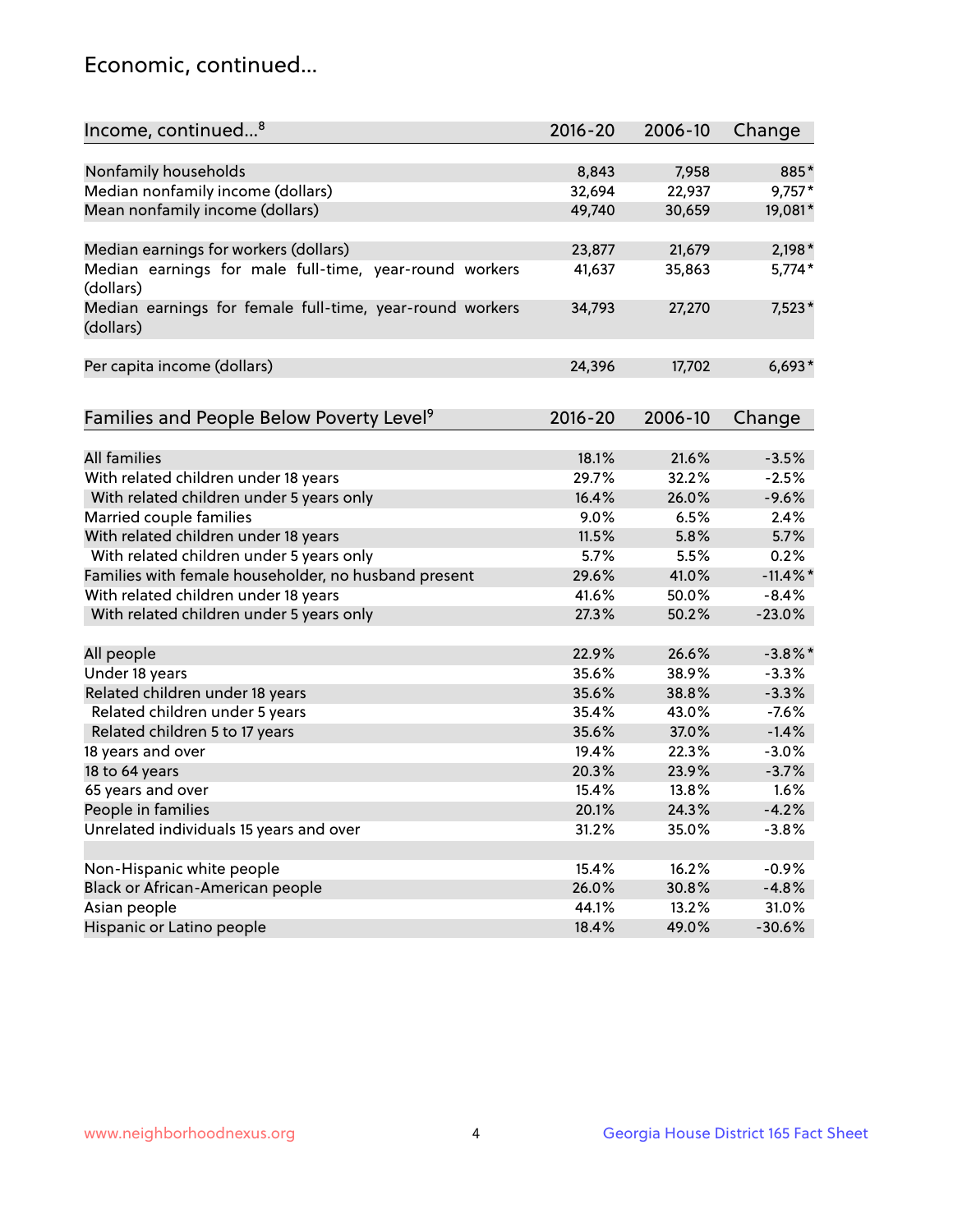## Employment

| Employment Status <sup>10</sup>                                             | $2016 - 20$ | 2006-10 | Change    |
|-----------------------------------------------------------------------------|-------------|---------|-----------|
|                                                                             |             |         |           |
| Population 16 years and over                                                | 49,538      | 44,505  | $5,033*$  |
| In labor force                                                              | 63.0%       | 56.4%   | $6.6\%$ * |
| Civilian labor force                                                        | 62.8%       | 56.2%   | $6.7\%$ * |
| Employed                                                                    | 56.9%       | 51.9%   | 5.1%      |
| Unemployed                                                                  | 5.9%        | 4.3%    | 1.6%      |
| <b>Armed Forces</b>                                                         | 0.2%        | 0.2%    | $-0.1%$   |
| Not in labor force                                                          | 37.0%       | 43.6%   | $-6.6%$   |
| Civilian labor force                                                        | 31,119      | 24,990  | $6,129*$  |
|                                                                             | 9.4%        | 7.6%    | 1.7%      |
| <b>Unemployment Rate</b>                                                    |             |         |           |
| Females 16 years and over                                                   | 27,490      | 24,278  | $3,212*$  |
| In labor force                                                              | 61.2%       | 53.6%   | 7.6%      |
| Civilian labor force                                                        | 61.1%       | 53.5%   | 7.6%      |
| Employed                                                                    | 55.5%       | 49.5%   | 6.0%      |
|                                                                             |             |         |           |
| Own children of the householder under 6 years                               | 4,058       | 4,423   | $-364$    |
| All parents in family in labor force                                        | 82.2%       | 68.9%   | 13.3%     |
| Own children of the householder 6 to 17 years                               | 7,550       | 8,093   | $-543$    |
| All parents in family in labor force                                        | 79.7%       | 72.7%   | 7.0%      |
|                                                                             |             |         |           |
| Industry <sup>11</sup>                                                      | $2016 - 20$ | 2006-10 | Change    |
|                                                                             |             |         |           |
| Civilian employed population 16 years and over                              | 28,207      | 23,087  | $5,120*$  |
| Agriculture, forestry, fishing and hunting, and mining                      | 0.1%        | 0.5%    | $-0.4%$   |
| Construction                                                                | 4.9%        | 7.3%    | $-2.4%$   |
| Manufacturing                                                               | 5.4%        | 7.5%    | $-2.1%$   |
| Wholesale trade                                                             | 1.9%        | 2.0%    | $-0.1%$   |
| Retail trade                                                                | 12.4%       | 12.7%   | $-0.3%$   |
| Transportation and warehousing, and utilities                               | 8.2%        | 7.7%    | 0.4%      |
| Information                                                                 | 1.4%        | 1.9%    | $-0.5%$   |
| Finance and insurance, and real estate and rental and leasing               | 4.8%        | 5.1%    | $-0.3\%$  |
| Professional, scientific, and management, and administrative                | 10.6%       | 7.5%    | $3.1\%$ * |
| and waste management services                                               |             |         |           |
| Educational services, and health care and social assistance                 | 25.3%       | 22.6%   | $2.7\%$ * |
| Arts, entertainment, and recreation, and accommodation and<br>food services | 18.3%       | 14.4%   | $3.9\%$ * |
| Other services, except public administration                                | 2.9%        | 5.8%    | $-2.9%$   |
| Public administration                                                       | 3.9%        | 5.0%    | $-1.1%$   |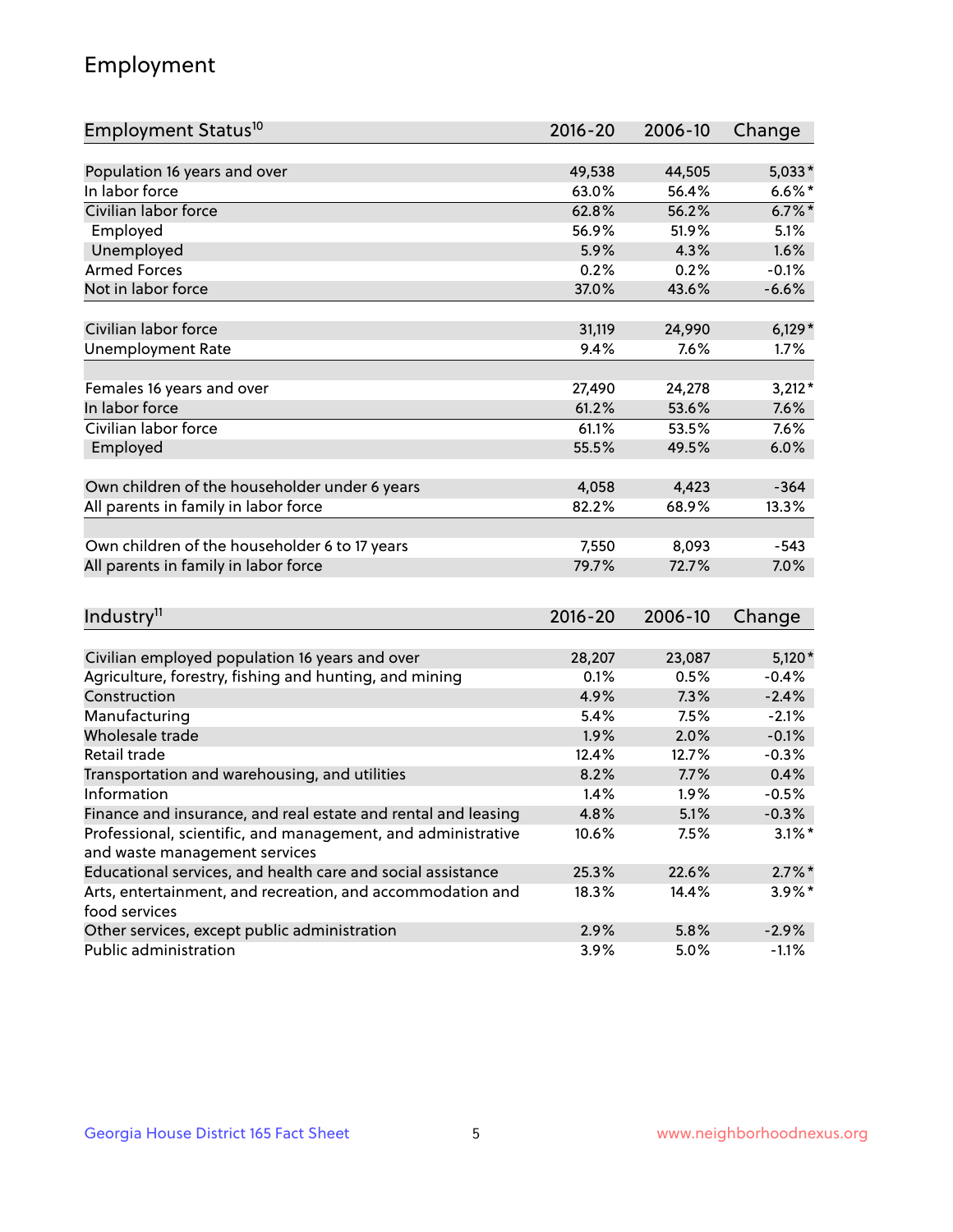## Employment, continued...

| Occupation <sup>12</sup>                                     | $2016 - 20$ | 2006-10 | Change     |
|--------------------------------------------------------------|-------------|---------|------------|
| Civilian employed population 16 years and over               | 28,207      | 23,087  | $5,120*$   |
| Management, business, science, and arts occupations          | 30.0%       | 26.9%   | $3.1\%$ *  |
| Service occupations                                          | 26.4%       | 24.3%   | 2.1%       |
| Sales and office occupations                                 | 21.4%       | 24.8%   | $-3.4\%$ * |
| Natural<br>and<br>resources,<br>construction,<br>maintenance | 5.9%        | 9.0%    | $-3.1%$    |
| occupations                                                  |             |         |            |
| Production, transportation, and material moving occupations  | 16.4%       | 15.1%   | 1.3%       |
| Class of Worker <sup>13</sup>                                | $2016 - 20$ | 2006-10 | Change     |
| Civilian employed population 16 years and over               | 28,207      | 23,087  | $5,120*$   |
| Private wage and salary workers                              | 81.8%       | 77.8%   | 4.0%       |
| Government workers                                           | 13.3%       | 15.4%   | $-2.0%$    |
| Self-employed in own not incorporated business workers       | 4.8%        | 6.6%    | $-1.8%$    |
| Unpaid family workers                                        | 0.1%        | 0.2%    | $-0.1%$    |
| Job Flows <sup>14</sup>                                      |             |         |            |
|                                                              | 2019        | 2010    | Change     |
| Total Jobs in district                                       | 43,131      | 39,092  | 4,039      |
| Held by residents of district                                | 19.2%       | 19.8%   | $-0.6%$    |
| Held by non-residents of district                            | 80.8%       | 80.2%   | 0.6%       |
| Jobs by Industry Sector <sup>15</sup>                        | 2019        | 2010    | Change     |
| Total Jobs in district                                       | 43,131      | 39,092  | 4,039      |
| Goods Producing sectors                                      | 8.4%        | 7.9%    | 0.5%       |
| Trade, Transportation, and Utilities sectors                 | 23.1%       | 19.3%   | 3.8%       |
| All Other Services sectors                                   | 68.5%       | 72.8%   | $-4.3%$    |
|                                                              |             |         |            |
| Total Jobs in district held by district residents            | 8,277       | 7,750   | 527        |
| <b>Goods Producing sectors</b>                               | 5.5%        | 5.5%    | 0.0%       |
| Trade, Transportation, and Utilities sectors                 | 19.5%       | 16.5%   | 3.1%       |
| All Other Services sectors                                   | 74.9%       | 78.1%   | $-3.1%$    |
|                                                              |             |         |            |
| Jobs by Earnings <sup>16</sup>                               | 2019        | 2010    | Change     |
| Total Jobs in district                                       | 43,131      | 39,092  | 4,039      |
| Jobs with earnings \$1250/month or less                      | 24.0%       | 26.5%   | $-2.4%$    |
| Jobs with earnings \$1251/month to \$3333/month              | 35.0%       | 40.3%   | $-5.3%$    |
| Jobs with earnings greater than \$3333/month                 | 41.0%       | 33.2%   | 7.7%       |
|                                                              |             |         |            |
| Total Jobs in district held by district residents            | 8,277       | 7,750   | 527        |
| Jobs with earnings \$1250/month or less                      | 29.7%       | 31.4%   | $-1.7%$    |
| Jobs with earnings \$1251/month to \$3333/month              | 43.1%       | 46.2%   | $-3.1%$    |
| Jobs with earnings greater than \$3333/month                 | 27.2%       | 22.4%   | 4.8%       |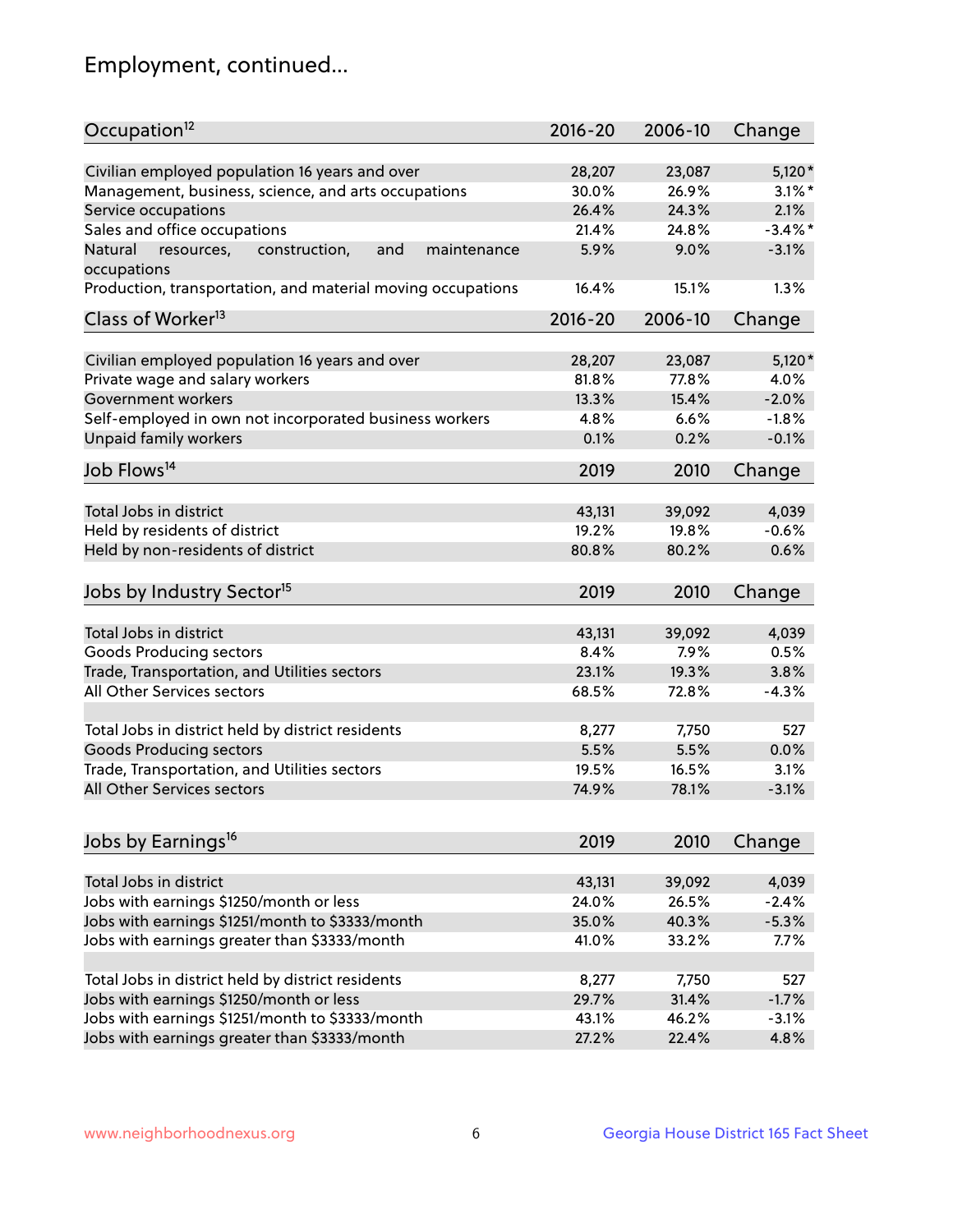## Employment, continued...

| Jobs by Age of Worker <sup>17</sup>               | 2019   | 2010   | Change  |
|---------------------------------------------------|--------|--------|---------|
|                                                   |        |        |         |
| Total Jobs in district                            | 43,131 | 39,092 | 4,039   |
| Jobs with workers age 29 or younger               | 23.2%  | 23.4%  | $-0.2%$ |
| Jobs with workers age 30 to 54                    | 54.4%  | 57.8%  | $-3.4%$ |
| Jobs with workers age 55 or older                 | 22.4%  | 18.8%  | 3.5%    |
|                                                   |        |        |         |
| Total Jobs in district held by district residents | 8,277  | 7,750  | 527     |
| Jobs with workers age 29 or younger               | 25.2%  | 23.0%  | 2.1%    |
| Jobs with workers age 30 to 54                    | 52.3%  | 57.3%  | $-5.0%$ |
| Jobs with workers age 55 or older                 | 22.6%  | 19.7%  | 2.9%    |
|                                                   |        |        |         |

#### Education

| School Enrollment <sup>18</sup>                | $2016 - 20$ | 2006-10 | Change     |
|------------------------------------------------|-------------|---------|------------|
|                                                |             |         |            |
| Population 3 years and over enrolled in school | 17,979      | 17,565  | 414        |
| Nursery school, preschool                      | $5.6\%$     | 5.6%    | $-0.0%$    |
| Kindergarten                                   | 3.4%        | 4.1%    | $-0.7%$    |
| Elementary school (grades 1-8)                 | 31.7%       | 33.2%   | $-1.5%$    |
| High school (grades 9-12)                      | 14.0%       | 20.9%   | $-6.9\%$ * |
| College or graduate school                     | 45.3%       | 36.2%   | $9.2%$ *   |
| Educational Attainment <sup>19</sup>           | $2016 - 20$ | 2006-10 | Change     |
|                                                |             |         |            |
| Population 25 years and over                   | 39,156      | 33,850  | $5,307*$   |
| Less than 9th grade                            | 3.9%        | 5.5%    | $-1.7\%$   |
| 9th to 12th grade, no diploma                  | 10.8%       | 13.5%   | $-2.7%$    |
| High school graduate (includes equivalency)    | 29.2%       | 37.0%   | $-7.8\%$ * |
| Some college, no degree                        | 25.7%       | 20.1%   | $5.7\%$ *  |
| Associate's degree                             | 6.2%        | 5.7%    | 0.5%       |
| Bachelor's degree                              | 15.0%       | 12.3%   | $2.7\%$ *  |
| Graduate or professional degree                | 9.2%        | 6.0%    | 3.2%       |
|                                                |             |         |            |
| Percent high school graduate or higher         | 85.3%       | 81.0%   | 4.3%       |
| Percent bachelor's degree or higher            | 24.2%       | 18.2%   | $6.0\%$ *  |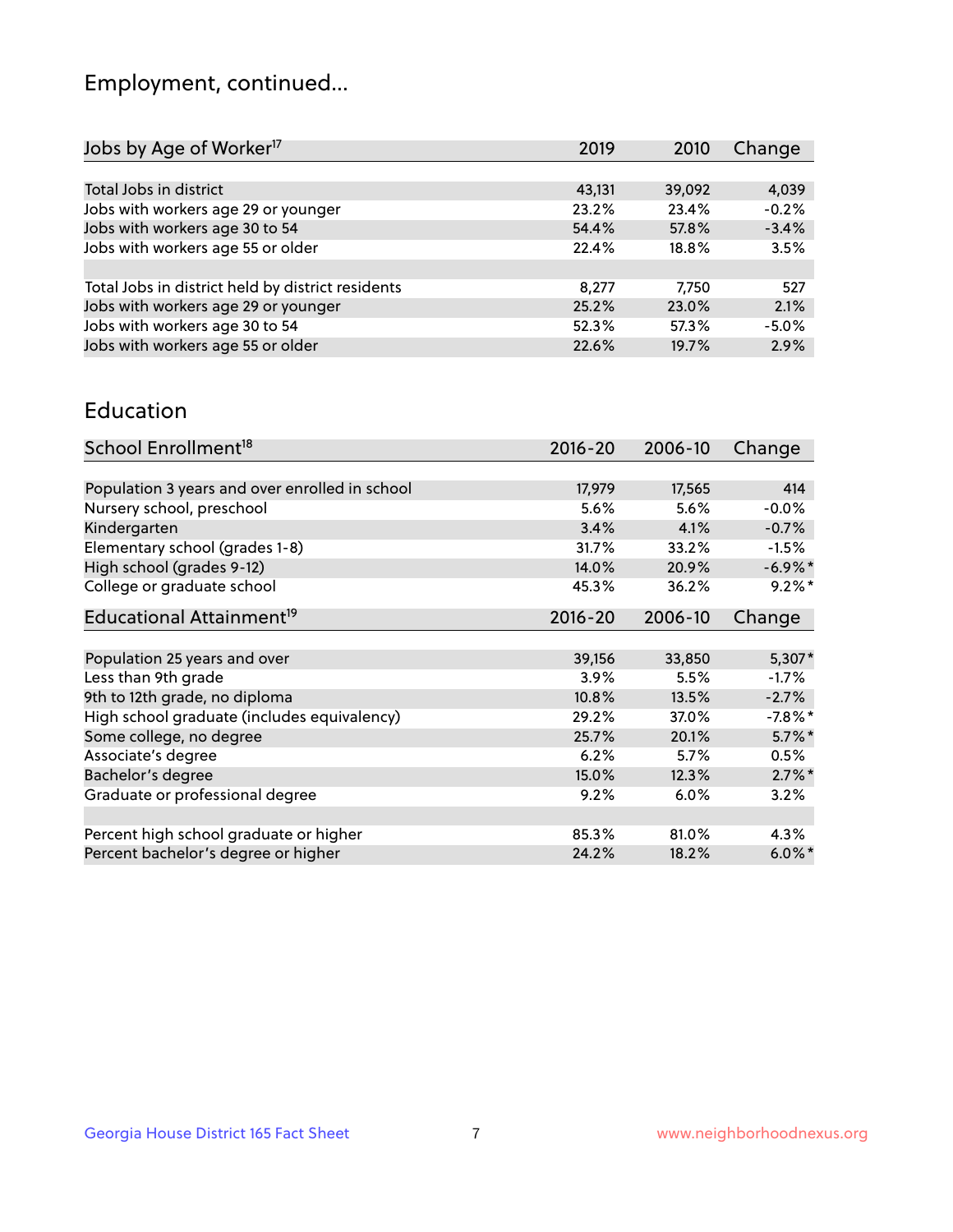## Housing

| Households by Type <sup>20</sup>                     | 2016-20     | 2006-10 | Change     |
|------------------------------------------------------|-------------|---------|------------|
|                                                      |             |         |            |
| <b>Total households</b>                              | 21,352      | 20,821  | 531        |
| Family households (families)                         | 58.6%       | 61.8%   | $-3.2%$ *  |
| With own children under 18 years                     | 23.6%       | 27.7%   | $-4.1%$    |
| Married-couple family                                | 27.4%       | 30.8%   | $-3.4\%$ * |
| With own children of the householder under 18 years  | 7.9%        | 9.8%    | $-1.9%$    |
| Male householder, no wife present, family            | 5.1%        | 6.3%    | $-1.2%$    |
| With own children of the householder under 18 years  | 2.0%        | 2.7%    | $-0.7%$    |
| Female householder, no husband present, family       | 26.1%       | 24.7%   | 1.5%       |
| With own children of the householder under 18 years  | 13.7%       | 15.2%   | $-1.5%$    |
| Nonfamily households                                 | 41.4%       | 38.2%   | 3.2%       |
| Householder living alone                             | 31.6%       | 29.6%   | 2.1%       |
| 65 years and over                                    | 12.2%       | 8.8%    | $3.4\%$ *  |
|                                                      |             |         |            |
| Households with one or more people under 18 years    | 28.6%       | 33.1%   | $-4.5%$    |
| Households with one or more people 65 years and over | 28.9%       | 22.8%   | $6.2\%$    |
|                                                      |             |         |            |
| Average household size                               | 2.65        | 2.57    | $0.08*$    |
| Average family size                                  | 3.39        | 3.27    | 0.13       |
|                                                      |             |         |            |
| Housing Occupancy <sup>21</sup>                      | $2016 - 20$ | 2006-10 | Change     |
|                                                      |             |         |            |
| Total housing units                                  | 25,208      | 25,050  | 158        |
| Occupied housing units                               | 84.7%       | 83.1%   | 1.6%       |
| Vacant housing units                                 | 15.3%       | 16.9%   | $-1.6%$    |
|                                                      |             |         |            |
| Homeowner vacancy rate                               | 1.7         | 6.2     | $-4.5$     |
| Rental vacancy rate                                  | 8.2         | 11.0    | $-2.9$     |
|                                                      |             |         |            |
| Units in Structure <sup>22</sup>                     | 2016-20     | 2006-10 | Change     |
|                                                      |             |         |            |
| Total housing units                                  | 25,208      | 25,050  | 158        |
| 1-unit, detached                                     | 66.3%       | 65.6%   | 0.8%       |
| 1-unit, attached                                     | 3.0%        | 6.5%    | $-3.5%$ *  |
| 2 units                                              | 8.4%        | 6.4%    | $2.0\%$ *  |
| 3 or 4 units                                         | 7.5%        | 8.8%    | $-1.3%$    |
| 5 to 9 units                                         | 4.8%        | 5.9%    | $-1.1%$    |
| 10 to 19 units                                       | 3.9%        | 2.0%    | 1.9%       |
| 20 or more units                                     | 5.2%        | 3.2%    | 2.0%       |
| Mobile home                                          | 0.8%        | 1.6%    | $-0.8%$    |
| Boat, RV, van, etc.                                  | 0.0%        | 0.0%    | 0.0%       |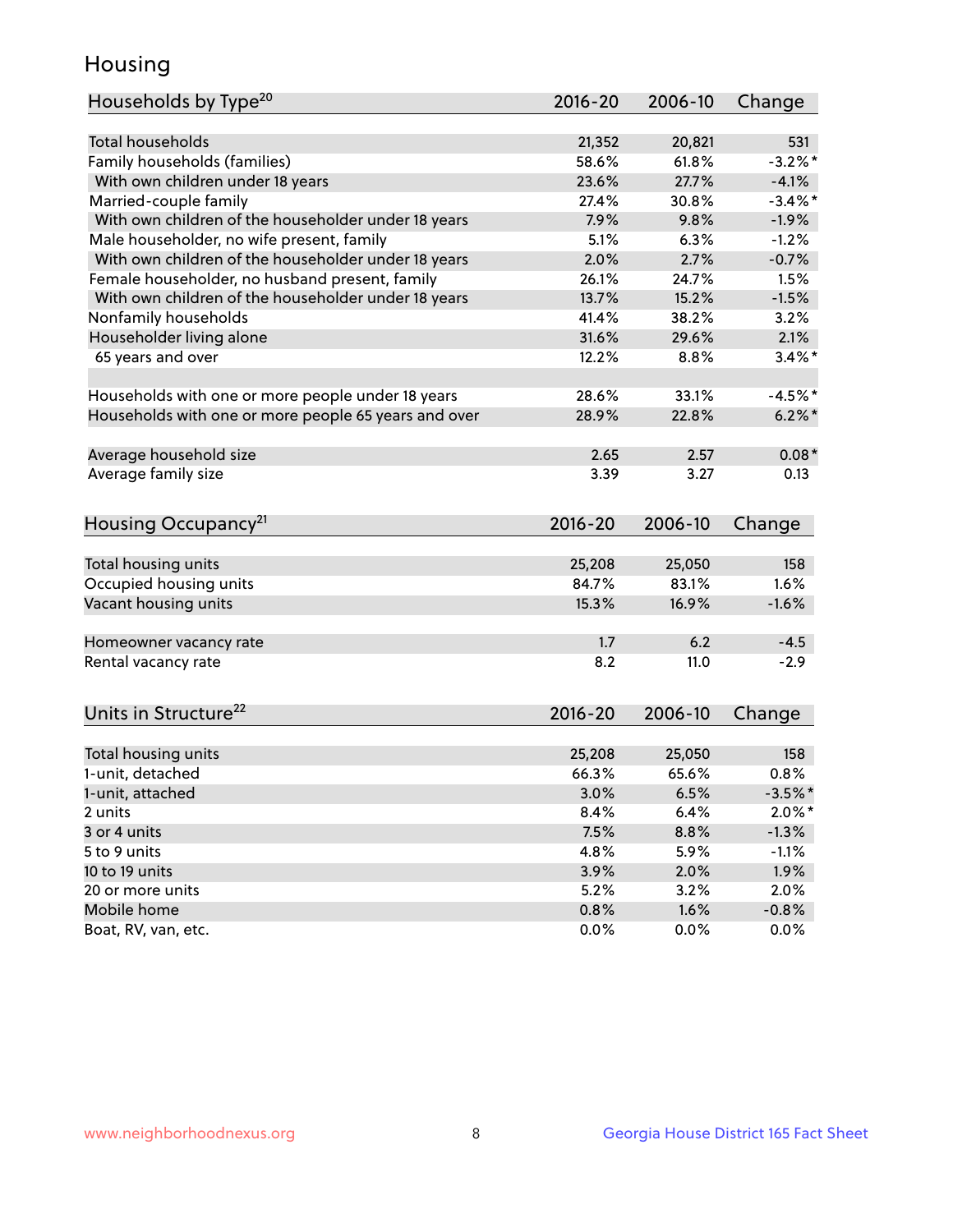## Housing, Continued...

| Year Structure Built <sup>23</sup>             | 2016-20     | 2006-10 | Change            |
|------------------------------------------------|-------------|---------|-------------------|
| Total housing units                            | 25,208      | 25,050  | 158               |
| Built 2014 or later                            | 3.0%        | (X)     | (X)               |
| Built 2010 to 2013                             | 1.9%        | (X)     | (X)               |
| Built 2000 to 2009                             | 7.1%        | 6.7%    | 0.4%              |
| Built 1990 to 1999                             | 6.2%        | 6.7%    | $-0.5%$           |
| Built 1980 to 1989                             | 9.1%        | 9.8%    | $-0.6%$           |
| Built 1970 to 1979                             | 11.3%       | 13.4%   | $-2.1%$           |
| Built 1960 to 1969                             | 10.4%       | 15.6%   | $-5.2%$           |
| Built 1950 to 1959                             | 21.3%       | 19.7%   | 1.7%              |
| Built 1940 to 1949                             | 12.6%       | 10.8%   | 1.8%              |
| Built 1939 or earlier                          | 17.1%       | 17.5%   | $-0.4%$           |
|                                                |             |         |                   |
| Housing Tenure <sup>24</sup>                   | $2016 - 20$ | 2006-10 | Change            |
| Occupied housing units                         | 21,352      | 20,821  | 531               |
| Owner-occupied                                 | 47.4%       | 52.3%   | $-4.9%$ *         |
| Renter-occupied                                | 52.6%       | 47.7%   | 4.9%*             |
| Average household size of owner-occupied unit  | 2.66        | 2.52    | $0.14*$           |
| Average household size of renter-occupied unit | 2.64        | 2.63    | 0.01              |
| Residence 1 Year Ago <sup>25</sup>             | 2016-20     | 2006-10 | Change            |
| Population 1 year and over                     | 60,192      | 56,092  | 4,100*            |
| Same house                                     | 78.0%       | 88.9%   | $-10.9%$ *        |
| Different house in the U.S.                    | 21.5%       | 10.9%   | 10.6%*            |
| Same county                                    | 13.5%       | 7.4%    | $6.1\%$ *         |
| Different county                               | 8.0%        | 3.5%    | 4.5%*             |
| Same state                                     | 3.0%        | 1.5%    | $1.5\%$ *         |
| Different state                                | 5.0%        | 2.0%    |                   |
| Abroad                                         | 0.6%        | 0.3%    | $3.0\%$ *<br>0.3% |
|                                                |             |         |                   |
| Value of Housing Unit <sup>26</sup>            | $2016 - 20$ | 2006-10 | Change            |
|                                                | 10,130      |         |                   |
| Owner-occupied units                           |             | 10,895  | $-765$            |
| Less than \$50,000                             | 7.9%        | 6.4%    | 1.5%              |
| \$50,000 to \$99,999                           | 21.6%       | 30.1%   | $-8.5%$           |
| \$100,000 to \$149,999                         | 21.6%       | 26.6%   | $-5.1%$           |
| \$150,000 to \$199,999                         | 18.5%       | 15.5%   | 3.1%              |
| \$200,000 to \$299,999                         | 15.7%       | 10.1%   | 5.5%              |
| \$300,000 to \$499,999                         | 8.6%        | 7.0%    | 1.6%              |
| \$500,000 to \$999,999                         | 5.1%        | 3.0%    | 2.1%              |
| \$1,000,000 or more                            | 1.1%        | 1.4%    | $-0.3%$           |
| Median (dollars)                               | 147,394     | 124,541 | 22,852*           |
| Mortgage Status <sup>27</sup>                  | $2016 - 20$ | 2006-10 | Change            |
| Owner-occupied units                           | 10,130      | 10,895  | $-765$            |
| Housing units with a mortgage                  | 61.1%       | 64.0%   | $-3.0%$           |
| Housing units without a mortgage               | 38.9%       | 36.0%   | 3.0%              |
|                                                |             |         |                   |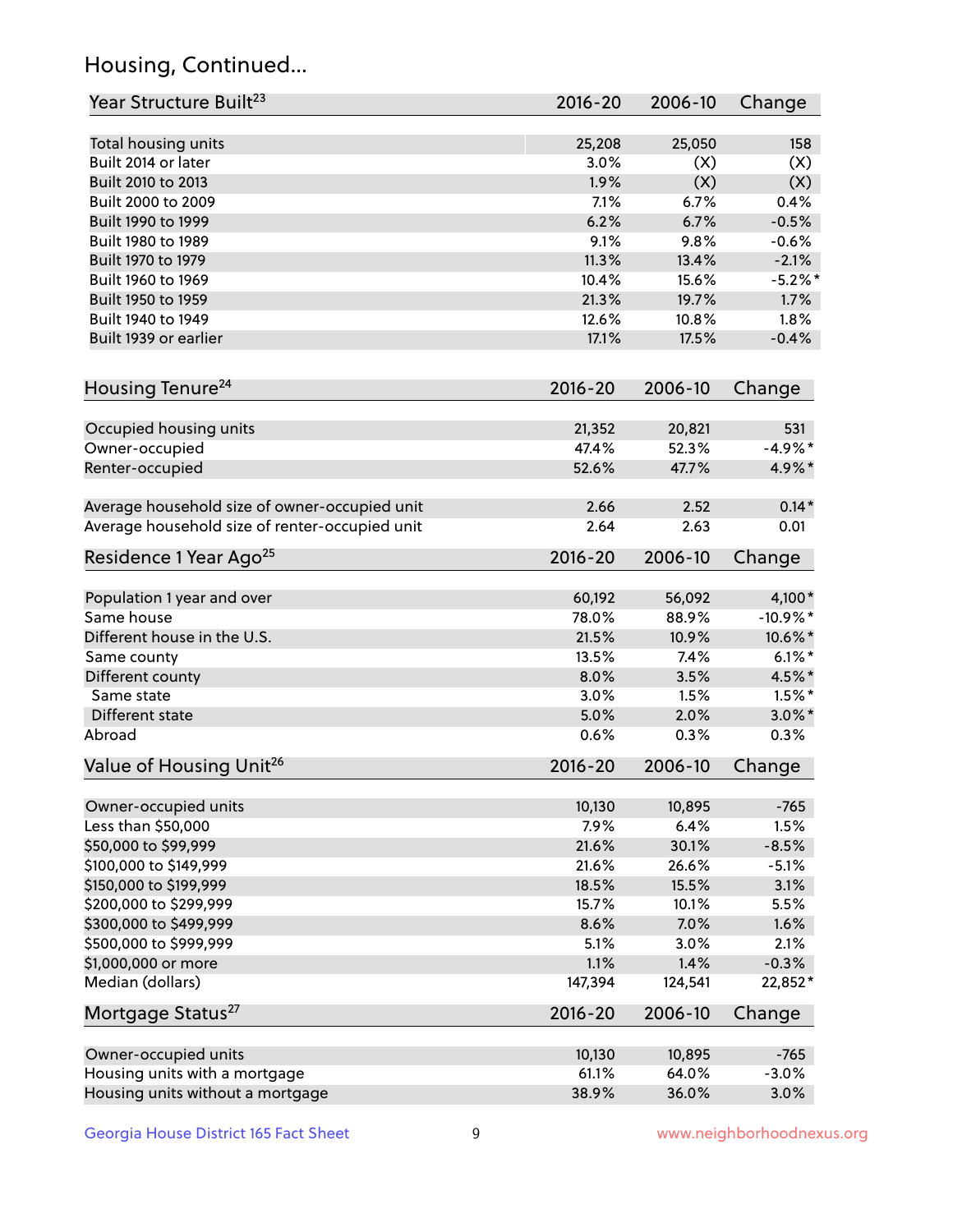## Housing, Continued...

| Selected Monthly Owner Costs <sup>28</sup>                                            | 2016-20     | 2006-10 | Change     |
|---------------------------------------------------------------------------------------|-------------|---------|------------|
| Housing units with a mortgage                                                         | 6,187       | 6,977   | $-790*$    |
| Less than \$300                                                                       | 0.0%        | 0.5%    | $-0.5%$    |
| \$300 to \$499                                                                        | 0.7%        | 2.1%    | $-1.3%$    |
| \$500 to \$999                                                                        | 27.7%       | 35.5%   | $-7.8%$    |
| \$1,000 to \$1,499                                                                    | 35.8%       | 38.9%   | $-3.2%$    |
| \$1,500 to \$1,999                                                                    | 20.4%       | 11.8%   | $8.5\%$ *  |
| \$2,000 to \$2,999                                                                    | 12.3%       | 7.4%    | 5.0%       |
| \$3,000 or more                                                                       | 3.1%        | 3.8%    | $-0.7%$    |
| Median (dollars)                                                                      | 1,230       | 1,105   | $125*$     |
| Housing units without a mortgage                                                      | 3,943       | 3,918   | 25         |
| Less than \$150                                                                       | 1.3%        | 5.0%    | $-3.7%$    |
| \$150 to \$249                                                                        | 8.5%        | 12.7%   | $-4.1%$    |
| \$250 to \$349                                                                        | 19.2%       | 28.8%   | $-9.6%$    |
| \$350 to \$499                                                                        | 34.9%       | 27.0%   | 7.9%       |
| \$500 to \$699                                                                        | 22.2%       | 18.9%   | 3.3%       |
| \$700 or more                                                                         | 14.0%       | 7.7%    | 6.3%       |
| Median (dollars)                                                                      | 432         | 368     | $64*$      |
| Selected Monthly Owner Costs as a Percentage of<br>Household Income <sup>29</sup>     | $2016 - 20$ | 2006-10 | Change     |
| Housing units with a mortgage (excluding units where<br>SMOCAPI cannot be computed)   | 6,173       | 6,924   | $-752$     |
| Less than 20.0 percent                                                                | 39.9%       | 29.6%   | 10.3%      |
| 20.0 to 24.9 percent                                                                  | 14.1%       | 14.6%   | $-0.4%$    |
| 25.0 to 29.9 percent                                                                  | 11.4%       | 9.2%    | 2.2%       |
| 30.0 to 34.9 percent                                                                  | 9.8%        | 7.4%    | 2.4%       |
| 35.0 percent or more                                                                  | 24.8%       | 39.3%   | $-14.5%$ * |
| Not computed                                                                          | 14          | 53      | $-38$      |
| Housing unit without a mortgage (excluding units where<br>SMOCAPI cannot be computed) | 3,883       | 3,871   | 11         |
| Less than 10.0 percent                                                                | 41.5%       | 39.4%   | 2.1%       |
| 10.0 to 14.9 percent                                                                  | 18.9%       | 18.5%   | 0.4%       |
| 15.0 to 19.9 percent                                                                  | 14.9%       | 11.8%   | 3.1%       |
| 20.0 to 24.9 percent                                                                  | 5.9%        | 7.4%    | $-1.5%$    |
| 25.0 to 29.9 percent                                                                  | 4.5%        | 7.1%    | $-2.5%$    |
| 30.0 to 34.9 percent                                                                  | 3.7%        | 2.7%    | 1.0%       |
| 35.0 percent or more                                                                  | 10.6%       | 13.1%   | $-2.5%$    |
| Not computed                                                                          | 60          | 47      | 14         |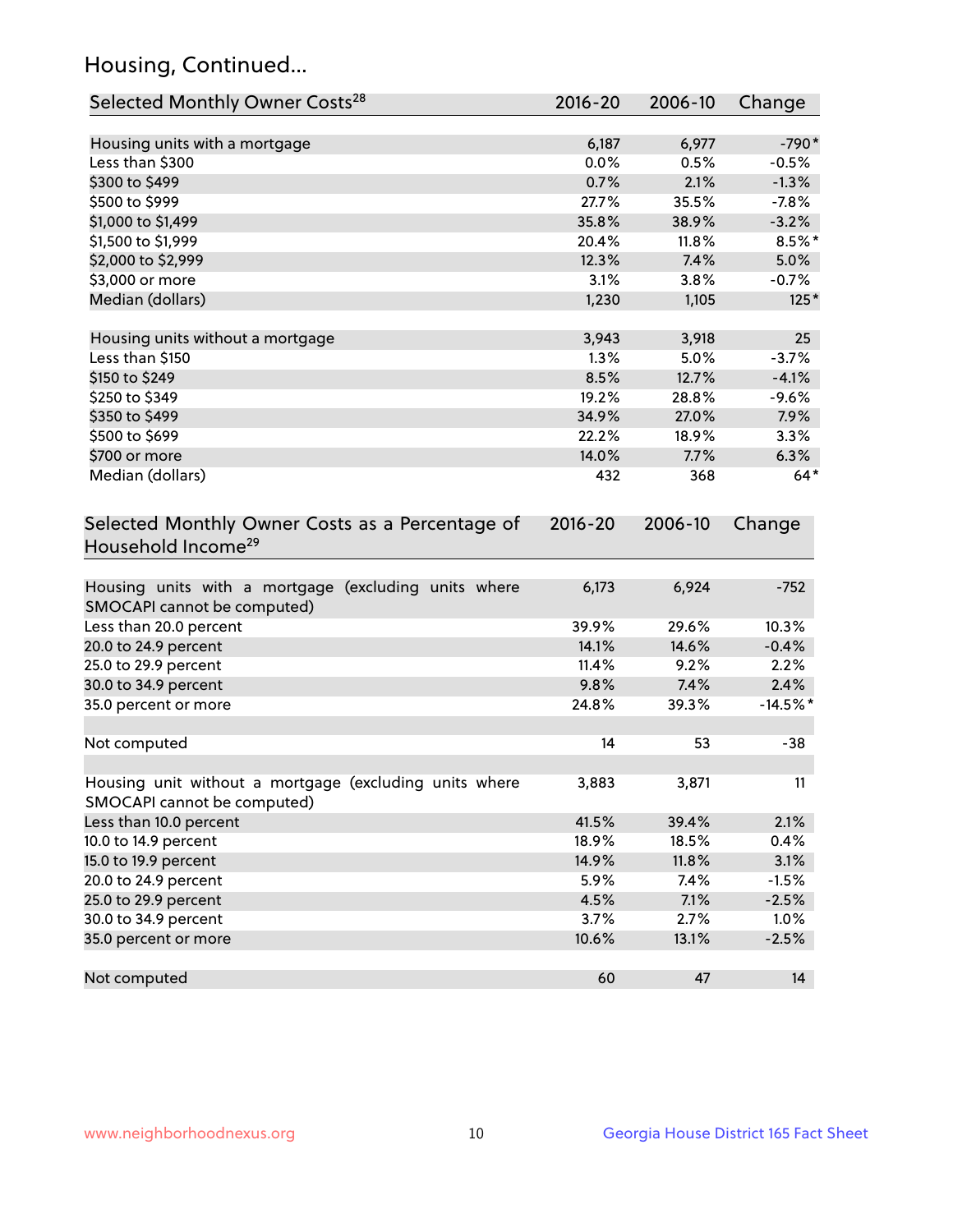## Housing, Continued...

| Gross Rent <sup>30</sup>   | 2016-20 | 2006-10 | Change     |
|----------------------------|---------|---------|------------|
|                            |         |         |            |
| Occupied units paying rent | 10,580  | 9,363   | $1,217*$   |
| Less than \$200            | 1.5%    | 3.4%    | $-1.9%$    |
| \$200 to \$499             | 8.4%    | 12.7%   | $-4.2%$    |
| \$500 to \$749             | 14.0%   | 30.7%   | $-16.7%$ * |
| \$750 to \$999             | 24.7%   | 29.9%   | $-5.2%$    |
| \$1,000 to \$1,499         | 38.9%   | 20.4%   | 18.5%*     |
| \$1,500 to \$1,999         | 10.1%   | 2.3%    | $7.8\%$ *  |
| \$2,000 or more            | 2.5%    | 0.7%    | $1.8\%$    |
| Median (dollars)           | 1,013   | 851     | $162*$     |
|                            |         |         |            |
| No rent paid               | 642     | 563     | 79         |

| Gross Rent as a Percentage of Household Income <sup>31</sup>                   | $2016 - 20$ | 2006-10 | Change     |
|--------------------------------------------------------------------------------|-------------|---------|------------|
|                                                                                |             |         |            |
| Occupied units paying rent (excluding units where GRAPI<br>cannot be computed) | 10,360      | 9,004   | 1,356      |
| Less than 15.0 percent                                                         | 9.4%        | $7.6\%$ | 1.8%       |
| 15.0 to 19.9 percent                                                           | 10.7%       | 8.6%    | 2.0%       |
| 20.0 to 24.9 percent                                                           | 9.8%        | 9.8%    | 0.0%       |
| 25.0 to 29.9 percent                                                           | 13.2%       | 10.9%   | 2.3%       |
| 30.0 to 34.9 percent                                                           | 8.4%        | 9.5%    | $-1.1%$    |
| 35.0 percent or more                                                           | 48.5%       | 53.5%   | $-5.1\%$ * |
|                                                                                |             |         |            |
| Not computed                                                                   | 862         | 922     | -60        |

## Transportation

| Commuting to Work <sup>32</sup>           | 2016-20 | 2006-10 | Change     |
|-------------------------------------------|---------|---------|------------|
|                                           |         |         |            |
| Workers 16 years and over                 | 27,532  | 22,457  | $5,075*$   |
| Car, truck, or van - drove alone          | 66.6%   | 75.5%   | $-8.8\%$ * |
| Car, truck, or van - carpooled            | 13.4%   | 12.8%   | 0.6%       |
| Public transportation (excluding taxicab) | 5.0%    | 4.6%    | 0.4%       |
| Walked                                    | 5.0%    | 3.2%    | 1.8%       |
| Other means                               | 3.0%    | $1.9\%$ | 1.1%       |
| Worked at home                            | 6.9%    | 2.1%    | 4.9%*      |
|                                           |         |         |            |
| Mean travel time to work (minutes)        | 21.0    | 20.7    | 0.3        |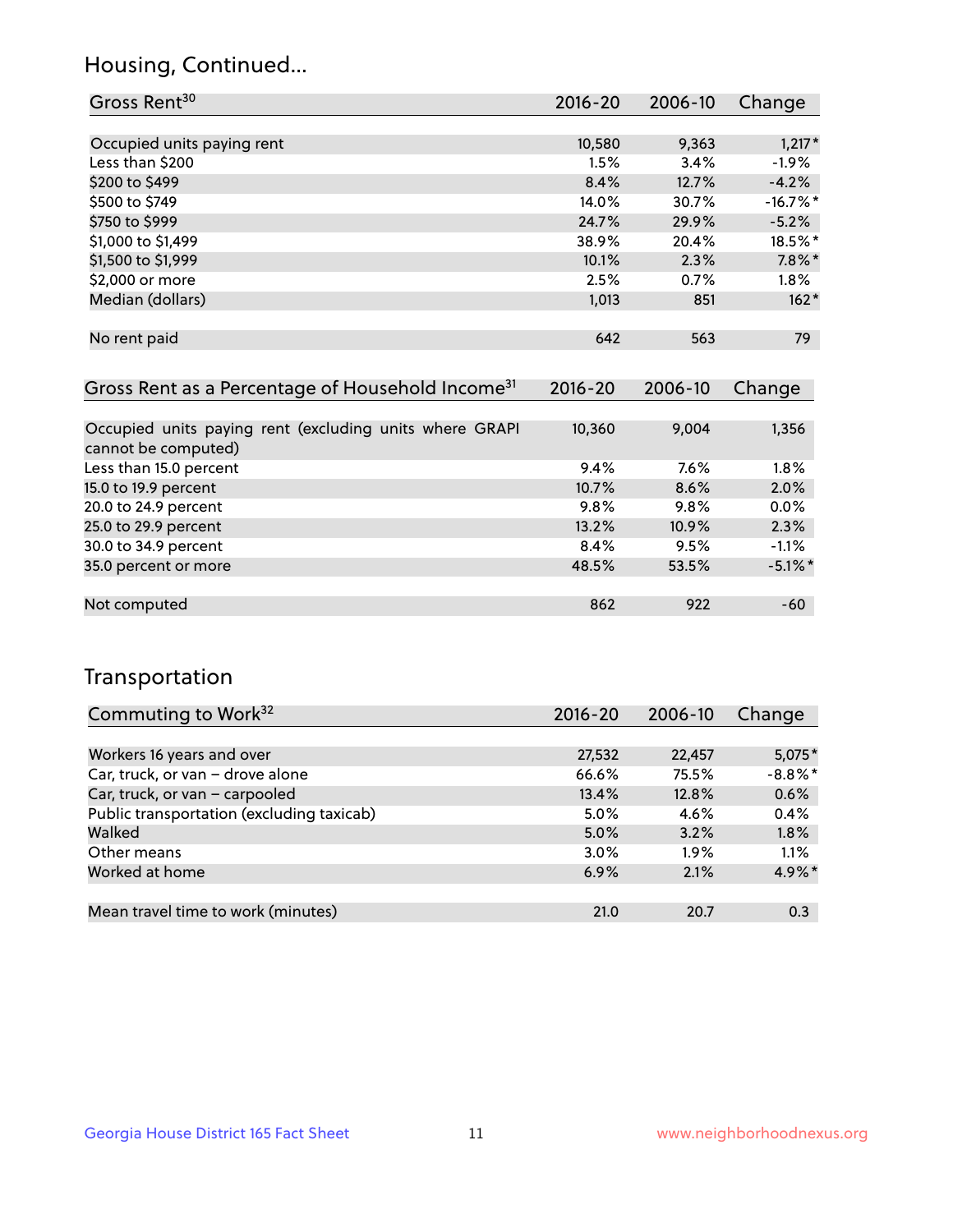## Transportation, Continued...

| Vehicles Available <sup>33</sup> | 2016-20  | 2006-10 | Change  |
|----------------------------------|----------|---------|---------|
|                                  |          |         |         |
| Occupied housing units           | 21,352   | 20,821  | 531     |
| No vehicles available            | 12.7%    | 13.5%   | $-0.8%$ |
| 1 vehicle available              | 44.4%    | 45.8%   | $-1.4%$ |
| 2 vehicles available             | 31.3%    | 30.4%   | 0.9%    |
| 3 or more vehicles available     | $11.6\%$ | 10.4%   | 1.2%    |

#### Health

| Health Insurance coverage <sup>34</sup>                 | 2016-20 |
|---------------------------------------------------------|---------|
|                                                         |         |
| Civilian Noninstitutionalized Population                | 60,103  |
| With health insurance coverage                          | 82.2%   |
| With private health insurance coverage                  | 52.2%   |
| With public health coverage                             | 38.2%   |
| No health insurance coverage                            | 17.8%   |
| Civilian Noninstitutionalized Population Under 19 years | 14,254  |
| No health insurance coverage                            | 7.3%    |
| Civilian Noninstitutionalized Population 19 to 64 years | 37,698  |
| In labor force:                                         | 28,675  |
| Employed:                                               | 26,198  |
| With health insurance coverage                          | 74.7%   |
| With private health insurance coverage                  | 68.0%   |
| With public coverage                                    | 8.7%    |
| No health insurance coverage                            | 25.3%   |
| Unemployed:                                             | 2,477   |
| With health insurance coverage                          | 57.6%   |
| With private health insurance coverage                  | 32.8%   |
| With public coverage                                    | 26.4%   |
| No health insurance coverage                            | 42.4%   |
| Not in labor force:                                     | 9,023   |
| With health insurance coverage                          | 78.5%   |
| With private health insurance coverage                  | 48.0%   |
| With public coverage                                    | 37.3%   |
| No health insurance coverage                            | 21.5%   |